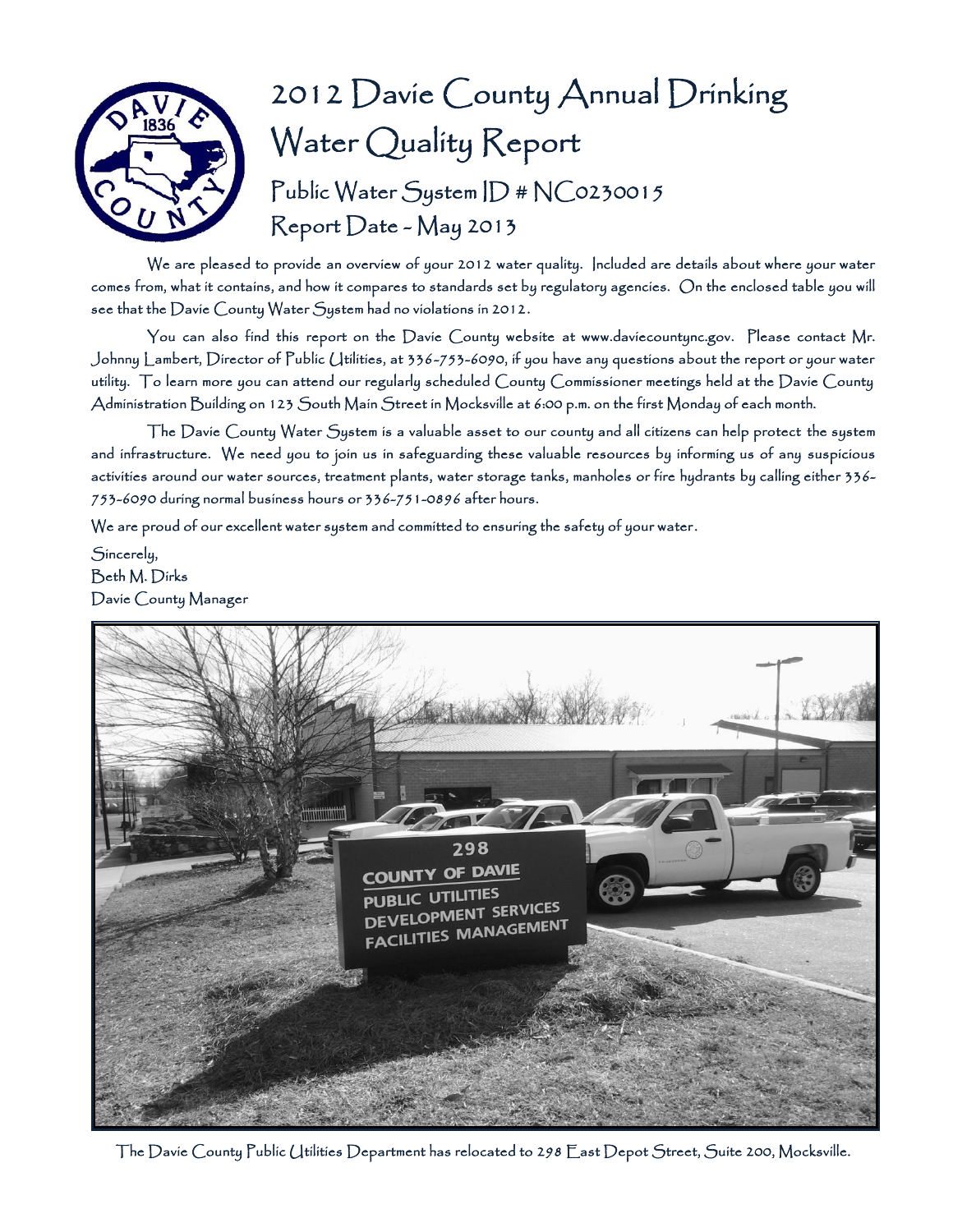### ABOUT WATER

 The sources of drinking water (both tap water and bottled water) include rivers, lakes, streams, ponds, reservoirs, springs, and wells. As water travels over the surface of the land or through the ground, it dissolves naturally -occurring minerals and, in some cases, radioactive material, and can pick up substances resulting from the presence of animals or from human activity. Contaminants that may be present in source water include microbial contaminants, such as viruses and bacteria, which may come from sewage treatment plants, septic systems, agricultural livestock operations, and wildlife; inorganic contaminants, such as salts and metals, which can be naturally-occurring or result from urban stormwater runoff, industrial or domestic wastewater discharges, oil and gas production, mining, or farming; pesticides and herbicides, which may come from a variety of sources such as agriculture, urban stormwater runoff, and residential uses; organic chemical contaminants, including synthetic and volatile organic chemicals, which are by-products of industrial processes and petroleum production, and can also come from gas stations, urban stormwater runoff, and septic systems; and radioactive contaminants, which can be naturally-occurring or be the result of oil and gas production and mining activities .

 In order to ensure that tap water is safe to drink, the Environmental Protection Agency (EPA) prescribes regulations, which limit the amount of certain contaminants in water provided by public water systems. Food and Drug Administration (FDA) regulations establish limits for contaminants in bottled water, which must provide the same protection for public health.

 Some people may be more vulnerable to contaminants in drinking water than the general population. Immuno compromised persons such as persons with cancer undergoing chemotherapy, persons who have undergone organ transplants, people with HIV/AIDS or other immune system disorders, some elderly, and infants can be particularly at risk from infections. These people should seek advice about drinking water from their health care providers. EPA/CDC guidelines on appropriate means to lessen the risk of infection by Cryptosporidium and other microbial contaminants are available from the Safe Drinking Water Hotline (800-426-4791).

 Cryptosporidium is a microbial parasite found in surface waters throughout the U.S. Cryptosporidium must be ingested for it to cause disease and can be contracted in other ways than by drinking water. Symptoms of infection include nausea, diarrhea, and abdominal cramps. Immuno–compromised individuals can seek additional guidance at http://www.epa.gov/safewater/consumer/pdf/crypto.pdf and are encouraged to consult their doctor regarding appropriate precautions to prevent waterborne infection.

 If present, elevated levels of lead can cause serious health problems, especially for preg nant women and young children. Lead in drinking water is primarily from materials and components associated with service lines and home plumbing. The Davie County Water System is responsible for providing high quality drinking water, but cannot control the variety of materials used in plumbing components. When your water has been sitting for several hours, you can minimize the potential for lead exposure by flushing your tap for 30 seconds to 2 minutes before using water for drinking or cooking. If you are concerned about lead in your water, you may wish to have your water tested. Information on lead in drinking water, testing methods, and steps you can take to minimize exposure is available from the Safe Drinking Water Hotline or at www.epa.gov/safewater/lead.

#### ABOUT YOUR WATER

 Drinking water, including bottled water, may reasonably be expected to contain at least small amounts of some contaminants. The presence of contaminants does not necessarily indicate that water poses a health risk. More information about contaminants and potential health effects can be obtained by calling the Environmental Protection Agency's Safe Drinking Water Hotline (800-426-4791).

 All of our water originates as surface water in the Yadkin/Pee Dee River Basin. Davie County operates two water treatment plants – one on Sparks Road that processes water from the Yadkin River and another in Cooleemee that treats water from the South Yadkin River. The Davie County Water System serves a population of approximately 25,141 people. The purpose of the water treatment process is to remove harmful contaminants, such as chemicals or bacteria, which may exist in the raw water supply. We test the water daily to ensure it is safe when it reaches our customers .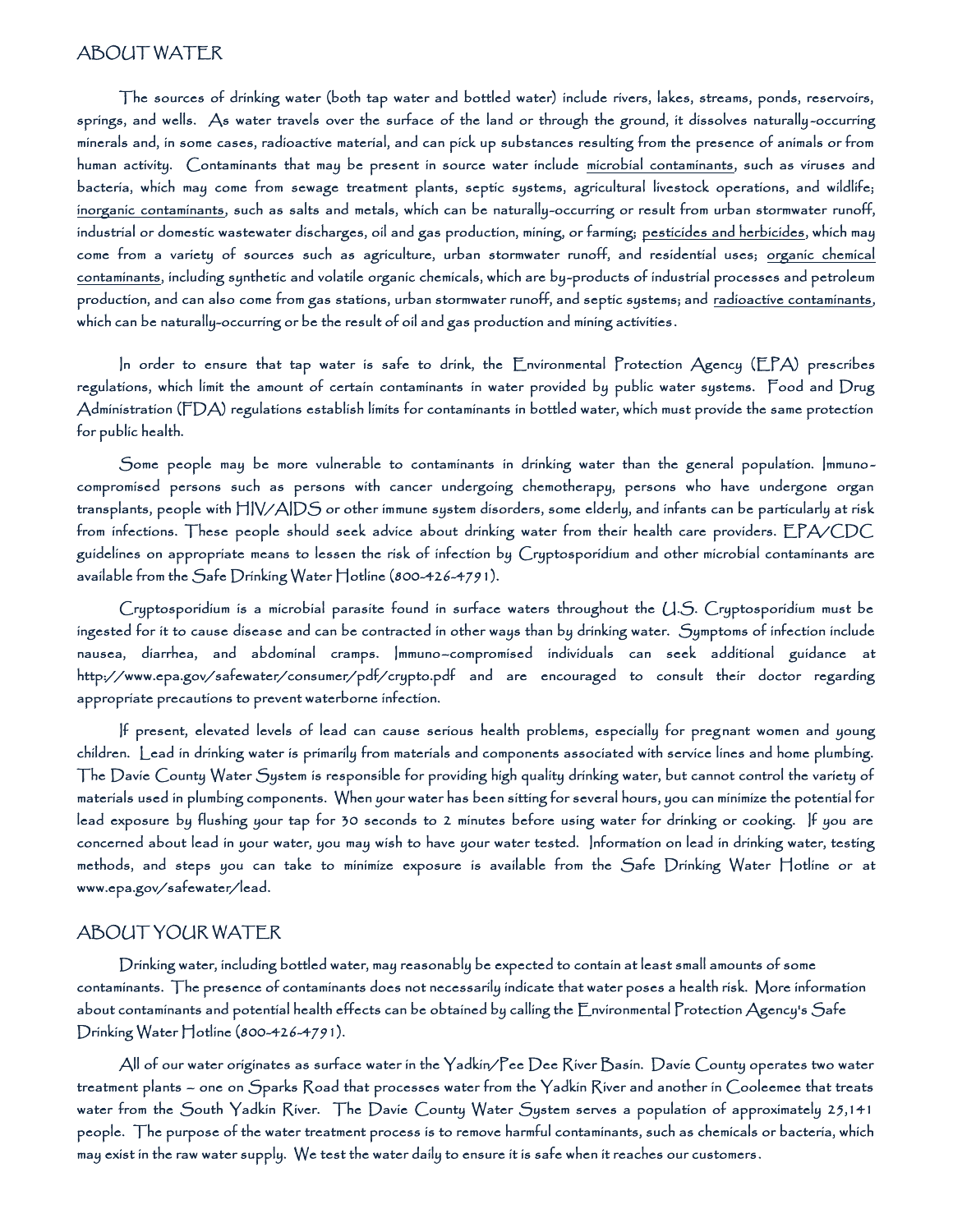We have learned through our monitoring and testing that some constituents have been detected. To comply with the Federal and State regulations, the Davie County Water System routinely monitors for over 150 contaminants. The table lists the Regulated Contaminants our monitoring <u>detected during the period of January 1st to December 31st, 2012</u> and the most recent results of detected contaminants not due to be tested in 2012. In the table, there are many terms and abbreviations you might not recognize. To help you understand these terms, we've provided definitions on the last page.

| <b>REGULATED CONTAMINANTS</b>                                                                                                                                                                                                                                                                |             |                     |                |                |                                                                                                                                                                   |  |  |  |  |
|----------------------------------------------------------------------------------------------------------------------------------------------------------------------------------------------------------------------------------------------------------------------------------------------|-------------|---------------------|----------------|----------------|-------------------------------------------------------------------------------------------------------------------------------------------------------------------|--|--|--|--|
| 2012<br><b>Disinfection Byproduct Precursors and Turbidity</b>                                                                                                                                                                                                                               |             |                     |                |                |                                                                                                                                                                   |  |  |  |  |
| Contaminant                                                                                                                                                                                                                                                                                  | Violation   | Your                | <b>MCLG</b>    | <b>MCL</b>     | Likely Source of                                                                                                                                                  |  |  |  |  |
|                                                                                                                                                                                                                                                                                              | Y/N         | Water               |                |                | Contamination                                                                                                                                                     |  |  |  |  |
| <b>Total Organic Carbon</b>                                                                                                                                                                                                                                                                  | $\mathbf N$ | 1.98 $RAA - C$      | N/A            | <b>TT</b>      | Naturally present in the                                                                                                                                          |  |  |  |  |
| [TOC] Removal Ratio                                                                                                                                                                                                                                                                          |             | $1.23 - 2.86$ R – C |                |                | environment                                                                                                                                                       |  |  |  |  |
| - Treated Water*                                                                                                                                                                                                                                                                             |             | $2.02$ RAA - S      |                |                |                                                                                                                                                                   |  |  |  |  |
|                                                                                                                                                                                                                                                                                              |             | $1.29 - 2.86$ R - S |                |                |                                                                                                                                                                   |  |  |  |  |
| *Depending on the Total Organic Carbon in our source water, the water system must have a certain percent removal of TOC or must meet alternative<br>compliance criteria. The Cooleemee and Sparks Road Water Plants both had acceptable removal of TOC (Disinfection By-Product Precursors). |             |                     |                |                |                                                                                                                                                                   |  |  |  |  |
| Turbidity (NTU)*                                                                                                                                                                                                                                                                             | N           | $0.248 - C**$       | N/A            | $TT \leq 0.3$  | Soil runoff                                                                                                                                                       |  |  |  |  |
|                                                                                                                                                                                                                                                                                              |             | $0.260 - S^{**}$    |                |                |                                                                                                                                                                   |  |  |  |  |
|                                                                                                                                                                                                                                                                                              |             | 100 % – $C***$      |                | $TT =$         |                                                                                                                                                                   |  |  |  |  |
|                                                                                                                                                                                                                                                                                              |             | $100 \% - S***$     |                | % Samples      |                                                                                                                                                                   |  |  |  |  |
|                                                                                                                                                                                                                                                                                              |             |                     |                |                |                                                                                                                                                                   |  |  |  |  |
|                                                                                                                                                                                                                                                                                              |             |                     |                | $\leq 0.3$     |                                                                                                                                                                   |  |  |  |  |
| *Turbidity is a measure of cloudiness of the water. We monitor it because it is a good indicator of the effectiveness of our filtration system.<br>** These measurements were the highest single measurements detected in 2012 at the Cooleemee and Sparks Road Water Plants.                |             |                     |                |                |                                                                                                                                                                   |  |  |  |  |
| ***The Turbidity Rule requires that 95% or more of all the monthly samples must be less than or equal to 0.3 NTU.                                                                                                                                                                            |             |                     |                |                |                                                                                                                                                                   |  |  |  |  |
| Disinfection and Disinfection Byproduct Contaminants 2012                                                                                                                                                                                                                                    |             |                     |                |                |                                                                                                                                                                   |  |  |  |  |
| Contaminant                                                                                                                                                                                                                                                                                  | Violation   | Your                | <b>MCLG</b>    | <b>MCL</b>     | Likely Source of                                                                                                                                                  |  |  |  |  |
|                                                                                                                                                                                                                                                                                              | Y/N         | Water               |                |                | Contamination                                                                                                                                                     |  |  |  |  |
| Chlorine (ppm)                                                                                                                                                                                                                                                                               | N           | 1.53 $AV - D$       | $MRDLG = 4$    | $MRDL = 4$     | Water additive used to                                                                                                                                            |  |  |  |  |
| (Tested monthly)                                                                                                                                                                                                                                                                             |             | $0.42 - 2.20 R - D$ |                |                | control microbes                                                                                                                                                  |  |  |  |  |
| <b>Total Haloacetic Acids</b>                                                                                                                                                                                                                                                                | N           | $25.9$ RAA - D      | N/A            | 60             | By-product of drinking water                                                                                                                                      |  |  |  |  |
| $[HAA5]$ (ppb)                                                                                                                                                                                                                                                                               |             | $18.0 - 53.0 R - D$ |                |                | chlorination                                                                                                                                                      |  |  |  |  |
| (Tested quarterly)                                                                                                                                                                                                                                                                           |             |                     |                |                |                                                                                                                                                                   |  |  |  |  |
| <b>Total Trihalomethanes</b>                                                                                                                                                                                                                                                                 |             | 33.3 $RAA - D$      | N/A            |                |                                                                                                                                                                   |  |  |  |  |
|                                                                                                                                                                                                                                                                                              | N           |                     |                | 80             | By-product of drinking water                                                                                                                                      |  |  |  |  |
| $[THM]$ (ppb)                                                                                                                                                                                                                                                                                |             | $3.0 - 75.0 R - D$  |                |                | chlorination                                                                                                                                                      |  |  |  |  |
| (Tested quarterly)                                                                                                                                                                                                                                                                           |             |                     |                |                |                                                                                                                                                                   |  |  |  |  |
| 2012 or Most Recent Analysis<br><b>Inorganic Contaminants</b>                                                                                                                                                                                                                                |             |                     |                |                |                                                                                                                                                                   |  |  |  |  |
| Contaminant                                                                                                                                                                                                                                                                                  | Violation   | Your                | <b>MCLG</b>    | <b>MCL</b>     | Likely Source of                                                                                                                                                  |  |  |  |  |
|                                                                                                                                                                                                                                                                                              | Y/N         | Water               |                |                | Contamination                                                                                                                                                     |  |  |  |  |
| Fluoride (ppm)                                                                                                                                                                                                                                                                               | N           | $0.62 - C$          | $\overline{4}$ | $\overline{4}$ | Erosion of natural deposits;                                                                                                                                      |  |  |  |  |
| (Tested 2/7/2012)                                                                                                                                                                                                                                                                            |             | $0.74 - S$          |                |                | water additive which                                                                                                                                              |  |  |  |  |
|                                                                                                                                                                                                                                                                                              |             |                     |                |                | promotes strong teeth;                                                                                                                                            |  |  |  |  |
|                                                                                                                                                                                                                                                                                              |             |                     |                |                | discharge from fertilizer and                                                                                                                                     |  |  |  |  |
|                                                                                                                                                                                                                                                                                              |             |                     |                |                | aluminum factories                                                                                                                                                |  |  |  |  |
| Copper (ppm)* - 90th                                                                                                                                                                                                                                                                         | $\mathbb N$ | $0.09 - D$          | 1.3            | $AL = 1.3$     | Corrosion of household                                                                                                                                            |  |  |  |  |
| percentile (Tested from                                                                                                                                                                                                                                                                      |             |                     |                | <b>or</b>      | plumbing systems; erosion of                                                                                                                                      |  |  |  |  |
| 8/29/2012 to                                                                                                                                                                                                                                                                                 |             |                     |                | <b>TT</b>      | natural deposits; leaching                                                                                                                                        |  |  |  |  |
| 9/27/2012                                                                                                                                                                                                                                                                                    |             |                     |                |                | from wood preservatives                                                                                                                                           |  |  |  |  |
| Lead $(ppb)* - 90th$                                                                                                                                                                                                                                                                         | $\mathbb N$ | $<$ 3 – D           | $\overline{0}$ | $AL = 15$      | Corrosion of household                                                                                                                                            |  |  |  |  |
| percentile (Tested from                                                                                                                                                                                                                                                                      |             |                     |                |                |                                                                                                                                                                   |  |  |  |  |
|                                                                                                                                                                                                                                                                                              |             |                     |                | or             | plumbing systems; erosion of                                                                                                                                      |  |  |  |  |
| 8/29/2012 to                                                                                                                                                                                                                                                                                 |             |                     |                | <b>TT</b>      | natural deposits                                                                                                                                                  |  |  |  |  |
| 9/27/2012)                                                                                                                                                                                                                                                                                   |             |                     |                |                | *The levels detected are the 90 <sup>th</sup> percentile value of all samples taken. None of the water samples from the tested homes were above the Action Limits |  |  |  |  |

for Copper or Lead during this testing period.

Cooleemee Plant - C Sparks Road Plant - S Water Distribution System - D Average - AV Range - R Running Annual Average – RAA